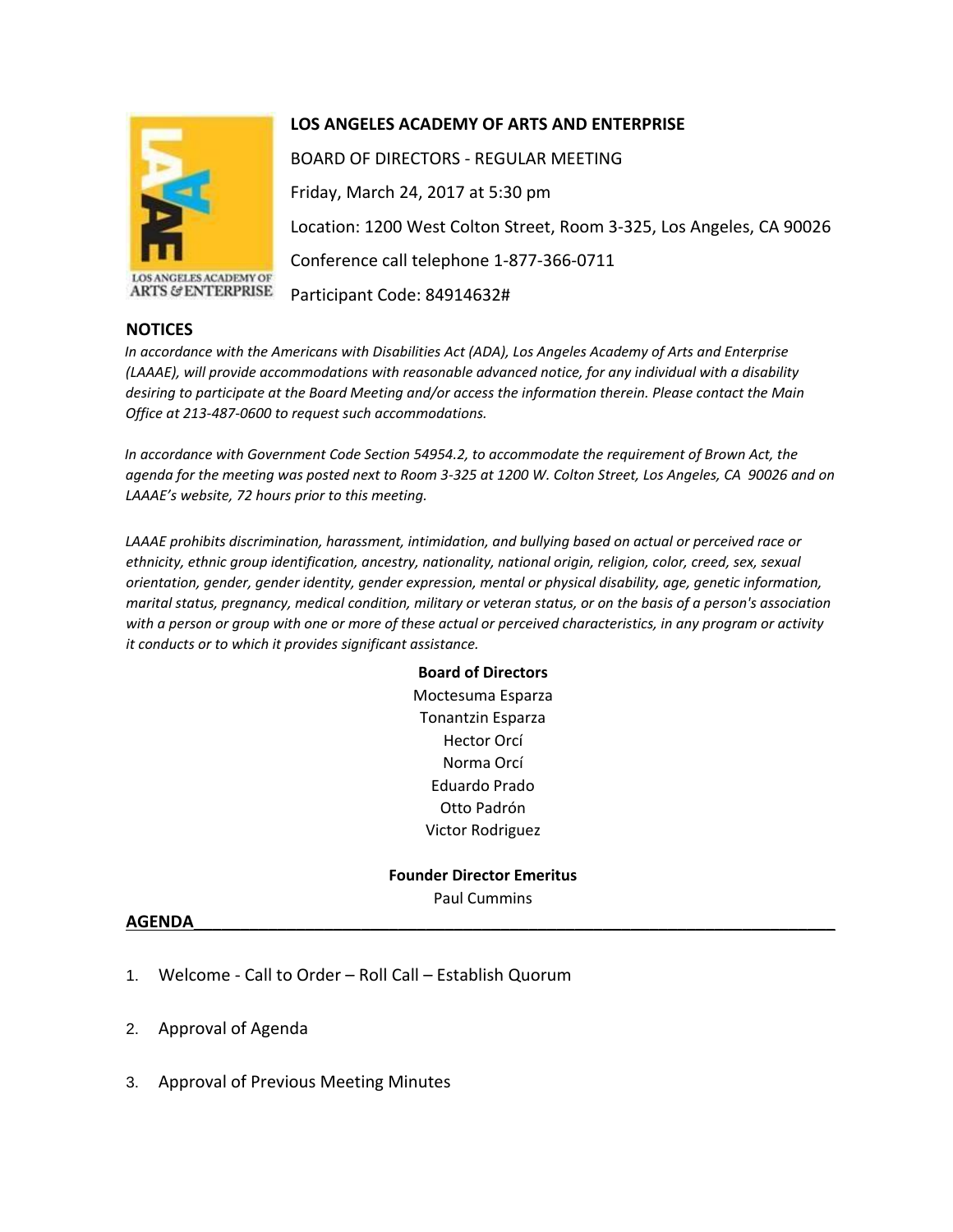- a. January 25, 2017
- b. February 25, 2017
- 4. Principal Update
	- a. Enrollment Update
	- b. Academic Update
		- i. Dashboard Presentation
	- c. Recruitment Plan Update
- 5. Stakeholder Update
- 6. Public Comment
- 7. Old Business
- 8. New Business
	- a. Approval of Financial Reports
		- i. Balance Sheet
		- ii. Income Statement
		- iii. Budget to Actuals
		- iv. Cash Flow
		- v. Check Register
- 9. Approval of Revised Fiscal Policy and Procedures: Uncleared Checks
- 10. Ratification of 2<sup>nd</sup> Interim Report